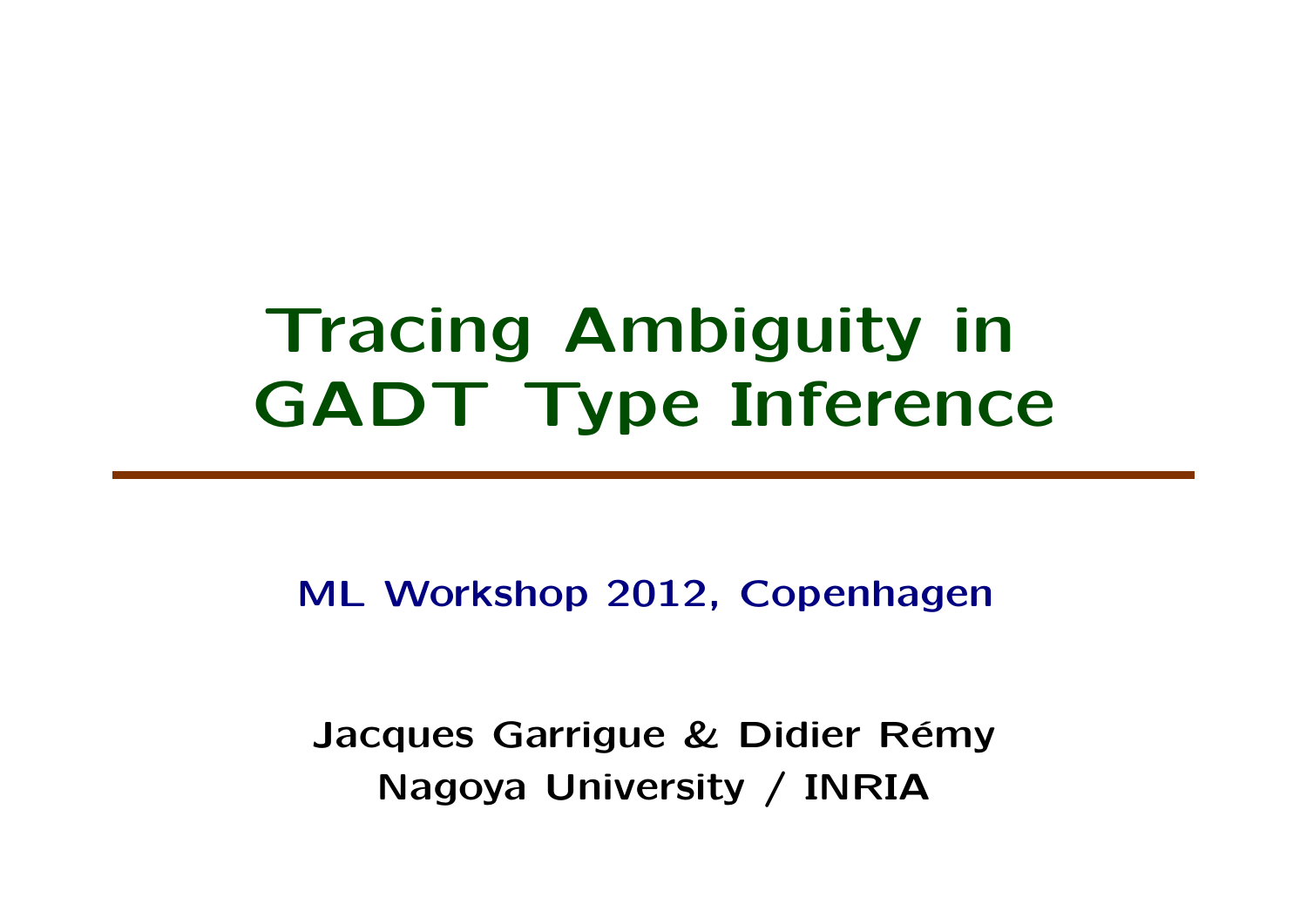## **Generalized Algebraic Datatypes**

- Algebraic datatypes allowing different type parameters for different cases.
- Similar to inductive types of Coq *et al*.

type \_ expr = | Int : int -> int expr  $\vert$  Add : (int  $\vert$  -> int  $\vert$  -> int) expr | App : ('a -> 'b) expr \* 'a expr -> 'b expr

App (Add, Int 3) : (int  $\rightarrow$  int) expr

- Able to express invariants and proofs
- Also provide existential types: *∃*'a.('a -> 'b) expr \* 'a expr
- Now available in OCaml 4.00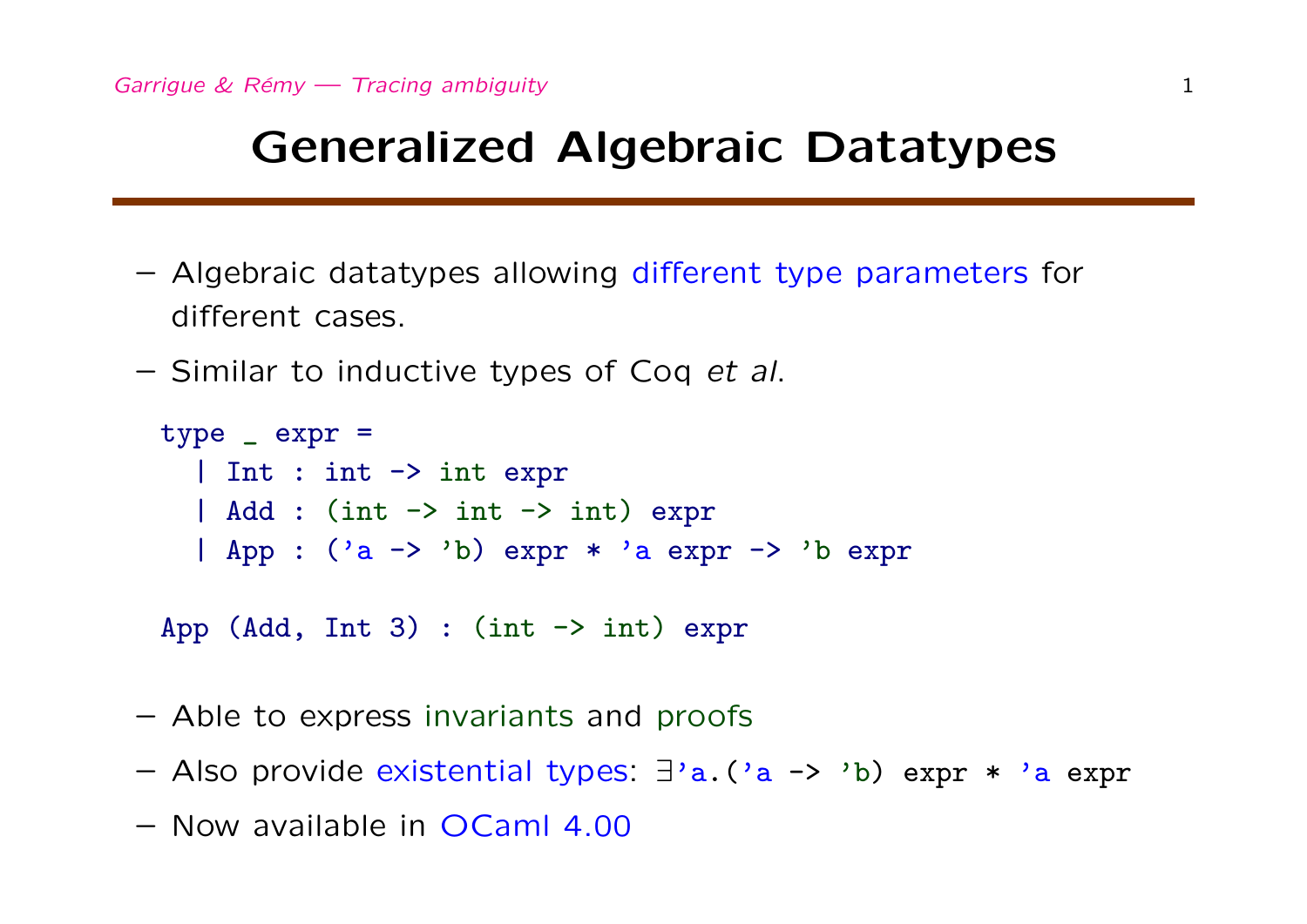#### **GADTs and pattern-matching**

- Matching on a constructor introduces local equations.
- $-$  These equations can be used in the body of the case.
- The parameter must be a rigid type variable.
- Existentials introduce fresh rigid type variables.

```
let rec eval : type a. a expr \rightarrow a = function
  \ln t n \rightarrow n (*)| Add -> (+) (* a = int -> int -> int *)
  | App (f, x) -> eval f (eval x) (* polymorphic recursion *)
                               (* ∃b, f : b -> a ∧ x : b *)
val eval : 'a expr \rightarrow 'a = \langlefun>
eval (App (App (Add, Int 3), Int 4));;
- : int = 7
```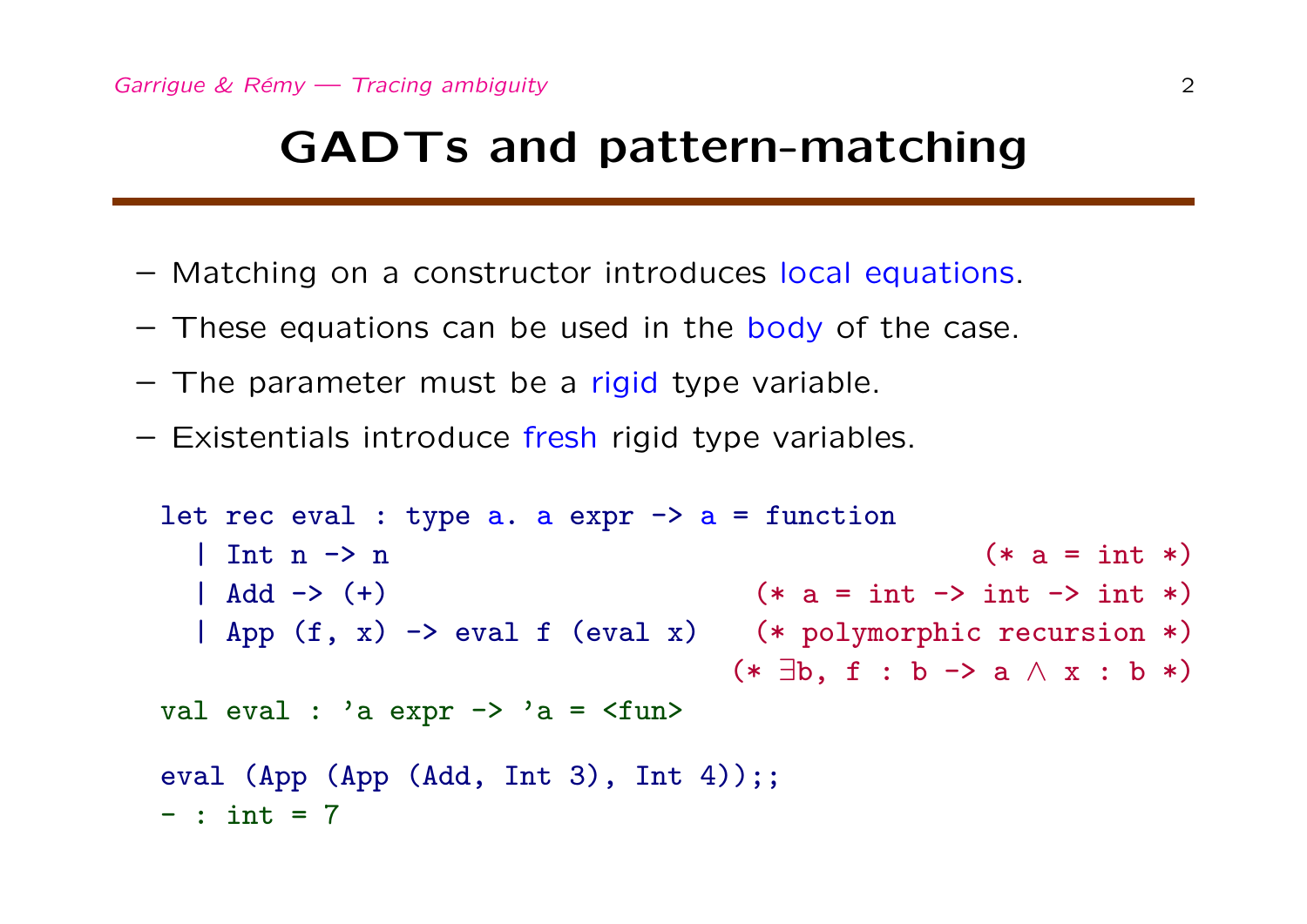#### **Rigid type variables and recursion**

OCaml has two ways of requesting polymorphism:

- Use locally abstract types that behave as rigid type variables.
- Use universal type variables, for polymorphic recursion.

The syntax type  $a. a$  expr  $\rightarrow a$  combines them:

let rec eval : type a. a expr  $\rightarrow$  a = ...

is syntactic sugar for

let rec eval : 'a. 'a expr  $\rightarrow$  'a = fun (type a)  $\rightarrow$  (... : a expr  $\rightarrow$  a)

In this talk we do not deal with recursion, so we will not use this syntactic sugar much.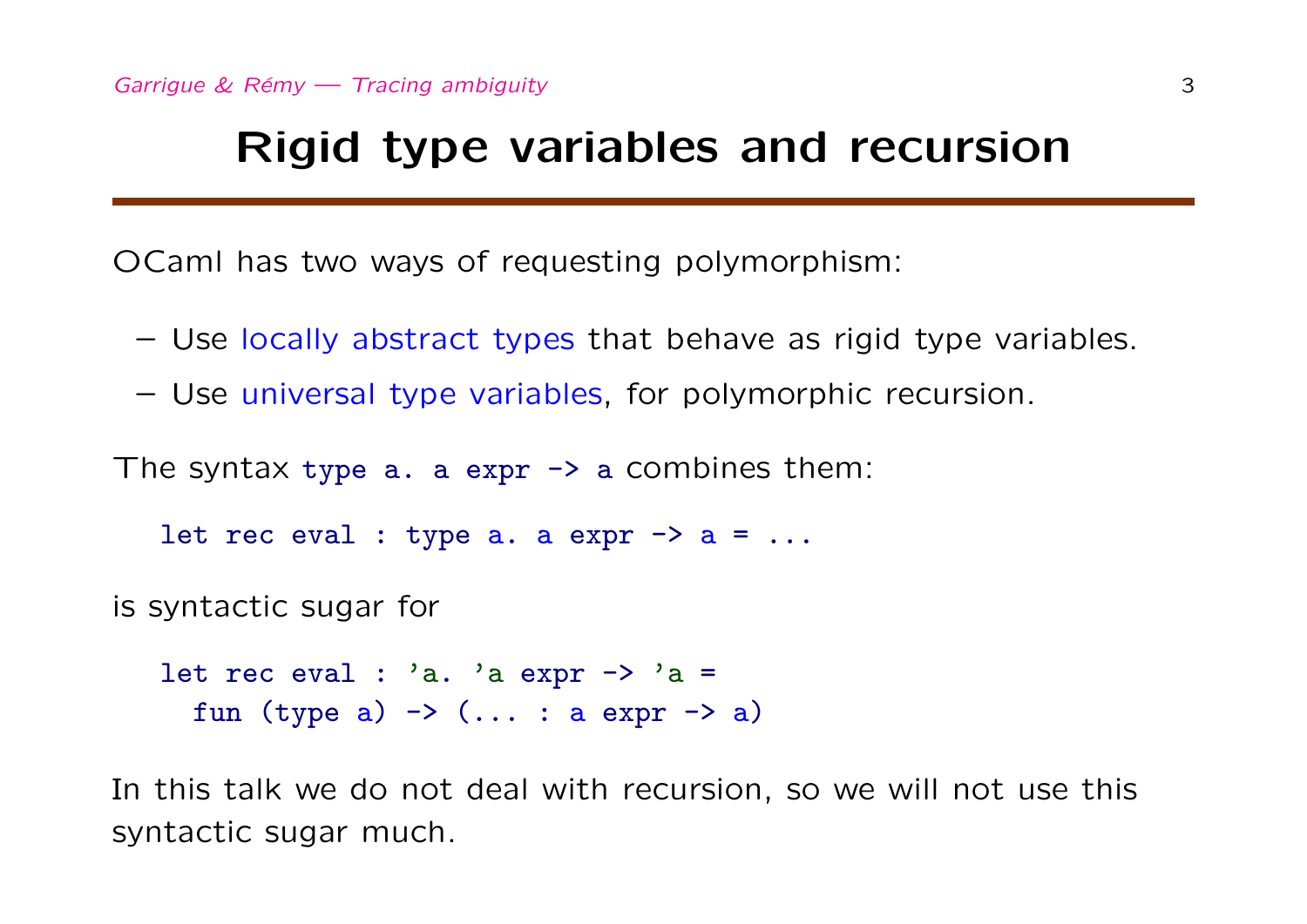## **This talk**

- Difficulty of GADT type inference
- Traditional approach using explicit types
- Our approach: refined ambiguity detection
- How it compares with GHC's OutsideIn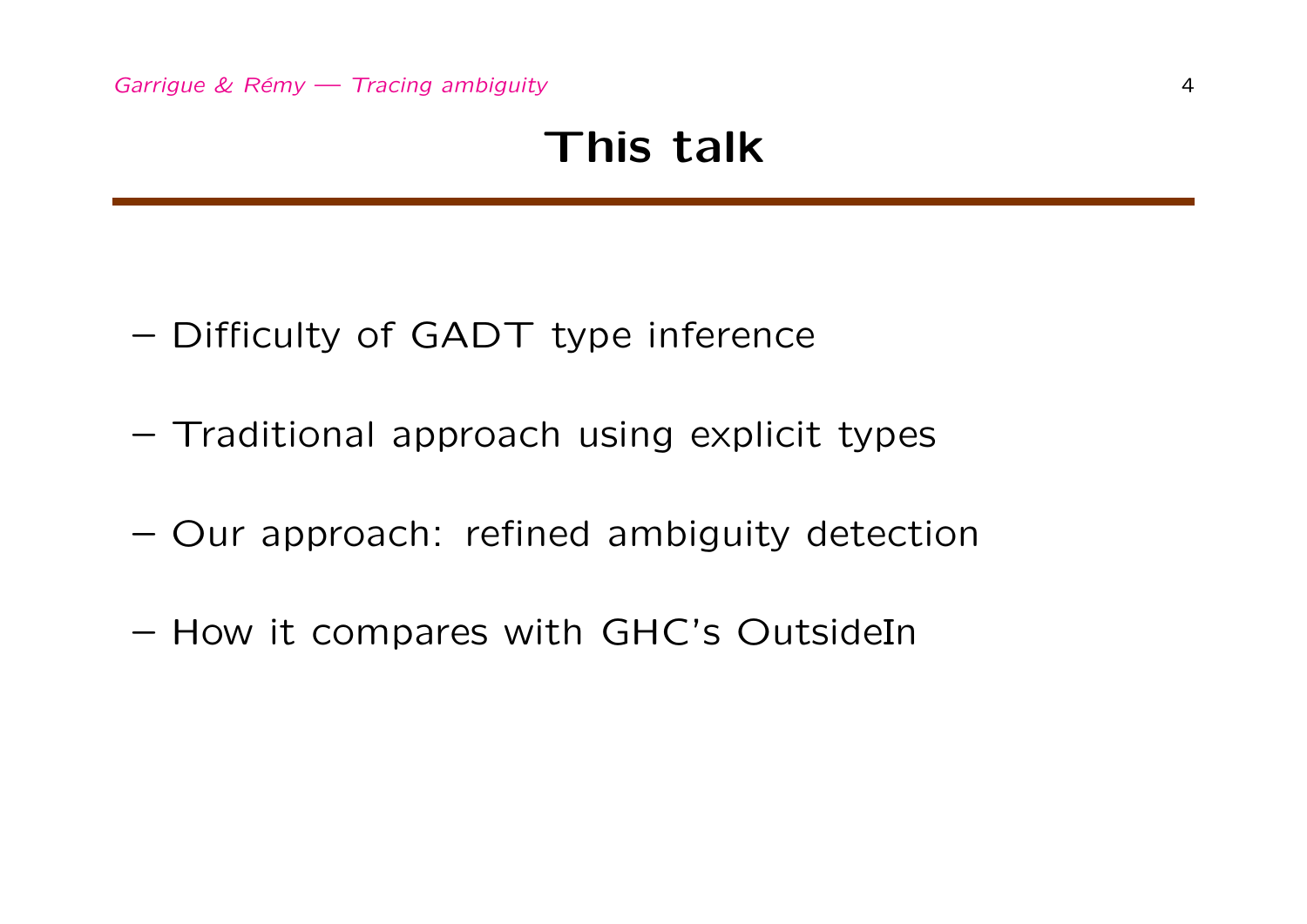#### **GADTs and type inference**

- Providing sound type inference for GADTs is not difficult.
- However, principal type inference for the unrestricted type system is not possible.

type  $t = Int : int t$ 

let  $f$  (type a)  $(x : a t) =$ match x with  $Int \rightarrow 1$  (\* a = int \*)

- What should be the return type ?
- Both int and a are valid choices, and they are not compatible.
- Such a situation is called ambiguous.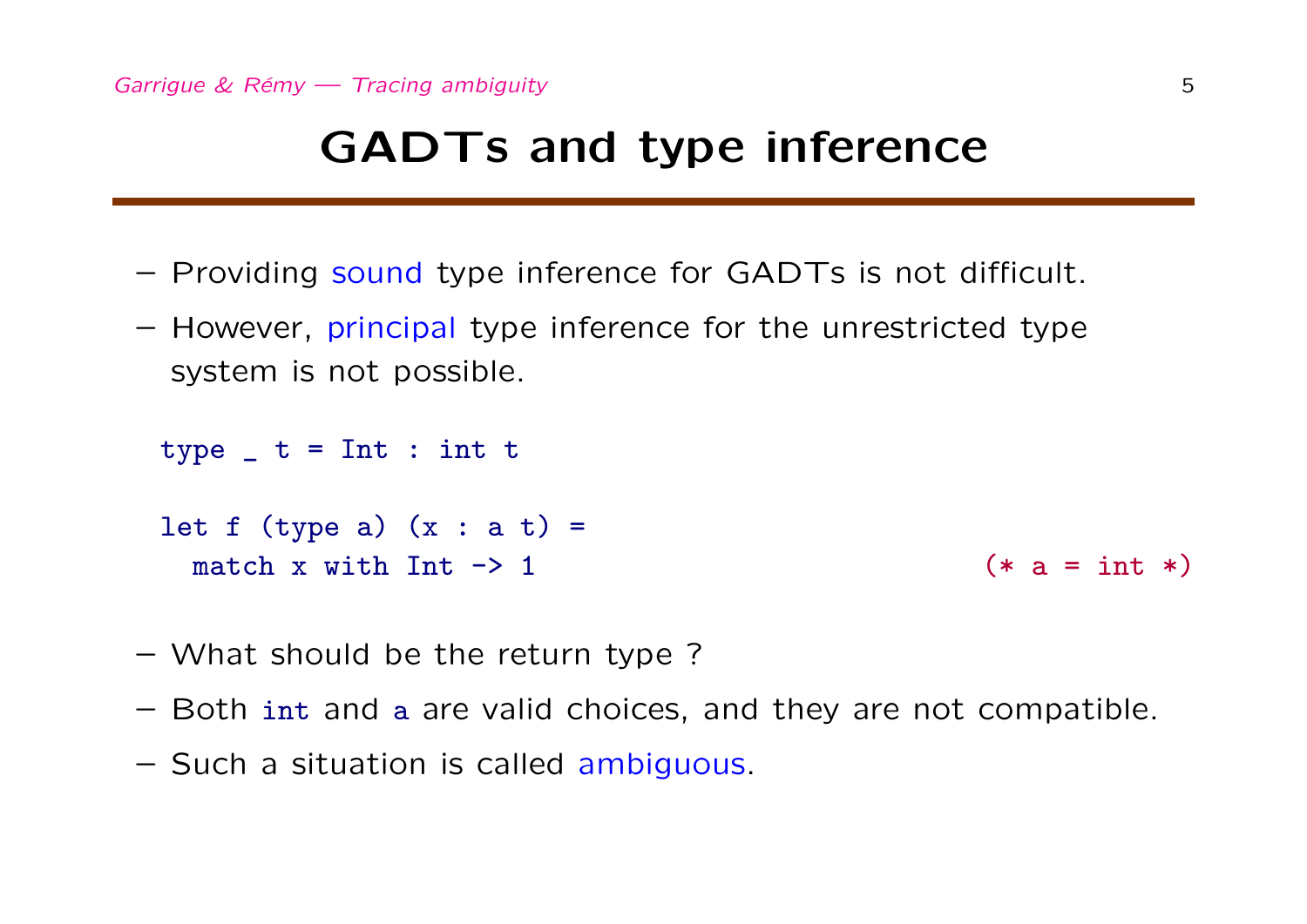## **Known solution : explicit types**

A simple solution is to require that all GADT pattern-matchings be annotated with rigid type annotations (containing only rigid type variables).

```
let f (type a) x =match (x : a t) return a with Int \rightarrow 1
```
If we allow some propagation of annotations this doesn't sound too painful:

let  $f : type a. a t \rightarrow a = function Int \rightarrow 1$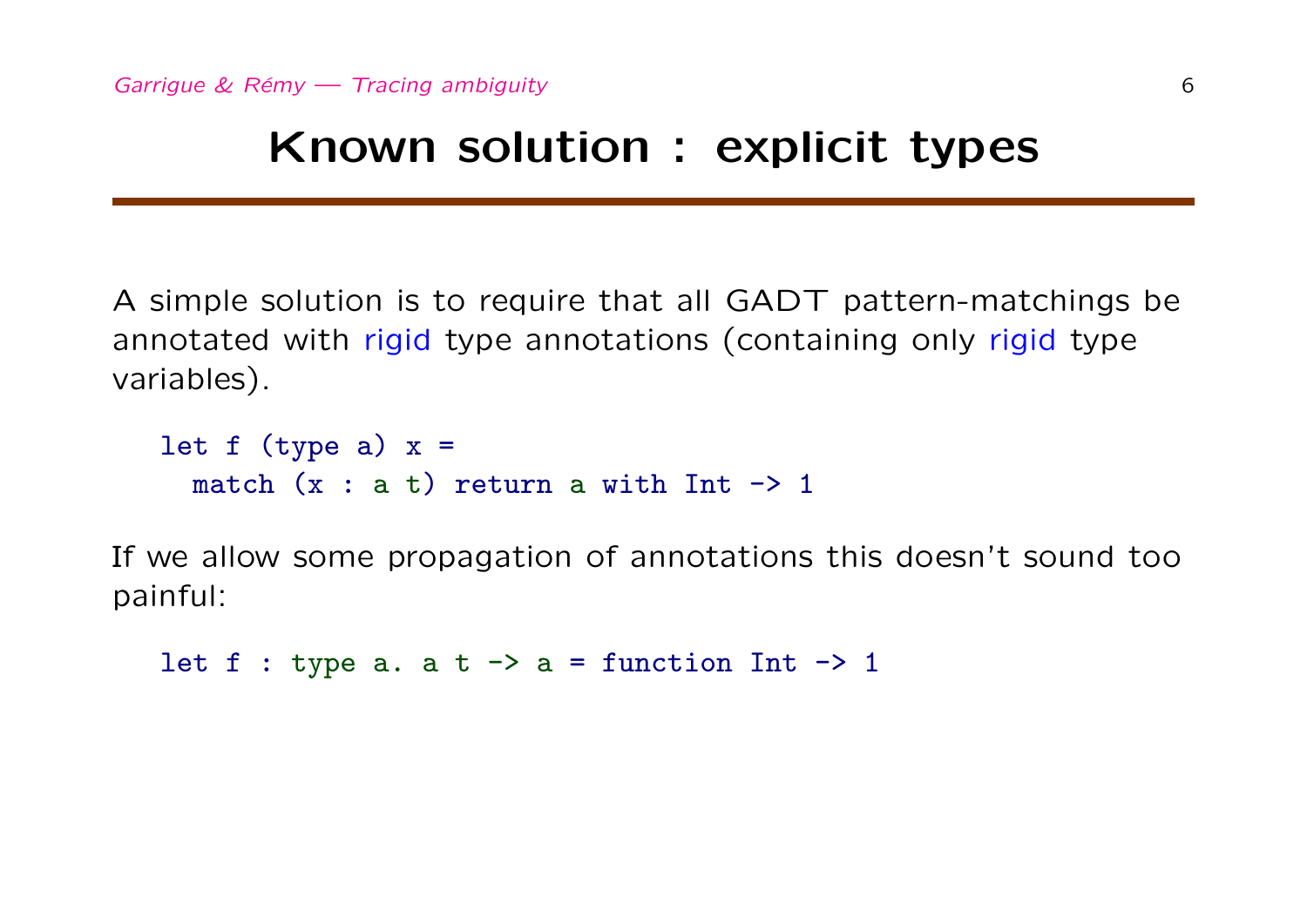#### **Weaknesses of explicit types**

```
– Is it really sufficient?
     let g (type a) x y =
       match (x : a t) return a with
          Int \rightarrow if y > 0 then y else 0
```
Here the type of y is ambiguous too. Not only the input and result of pattern-matching must be annotated, but also all free variables.

– Simple syntactic propagation is too weak

```
let f : type a. a t \rightarrow a = fun x \rightarrowlet r = match x with Int -> 1in r
```
If we want to propagate backward the type of  $r$ , we need a stronger approach, like GHC's OutsideIn.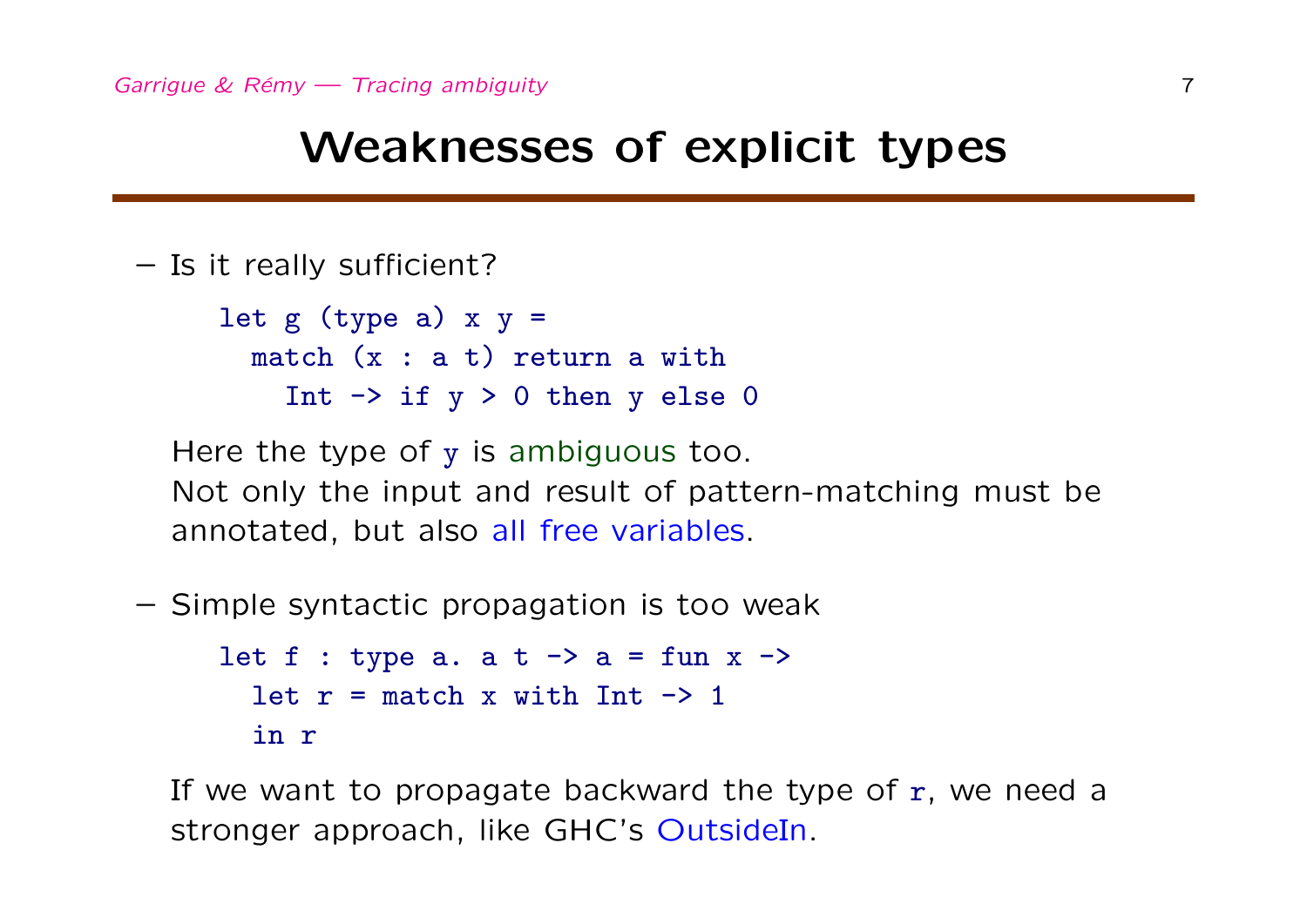## **Rethinking ambiguity**

Compare these two programs:

let  $f$  (type a)  $(x : a t) =$ match x with  $Int -> 1$  (\* a = int \*) let  $f'$  (type a)  $(x : a t) =$ match x with  $Int -\gt$  true  $(*)$   $(*)$   $(*)$   $(*)$ 

According to the standard definition of ambiguity, f is ambiguous, but f' is not, since there is no equation involving bool.

This seems strange, as they are very similar.

Is there another definition of ambiguity, such that  $f : 'a t \rightarrow int$ would not be rejected, but  $f : 'a t \rightarrow 'a$  would ?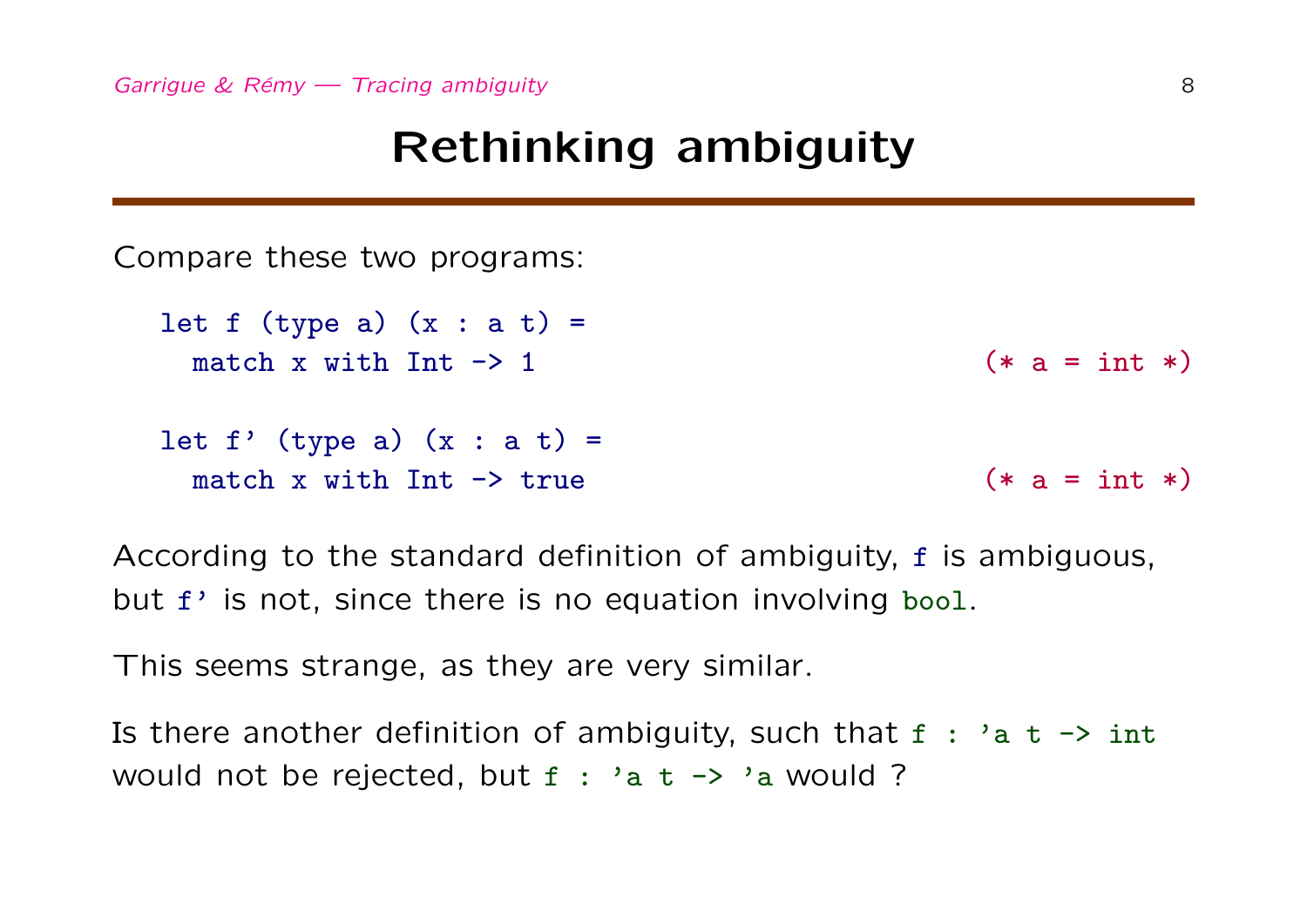#### **Another definition of ambiguity**

We redefine ambiguity as leakage of an ambivalent type.

 $-$  A type is ambivalent if we need to use an equation inside the typing derivation.

let g (type a)  $(x : a t)$   $(y : a) =$ match x with Int  $\rightarrow$  if true then y else 0

The typing rule for if mixes a and int into an ambivalent type.

- Ambivalence is propagated to all connected occurences.
- Type annotations stop its propagation.
- An ambivalent type is leaked if it occurs outside the scope of its equation. It becomes ambiguous. Here, the typing rule for match leaks the result of if outside of the scope of  $a = int$ .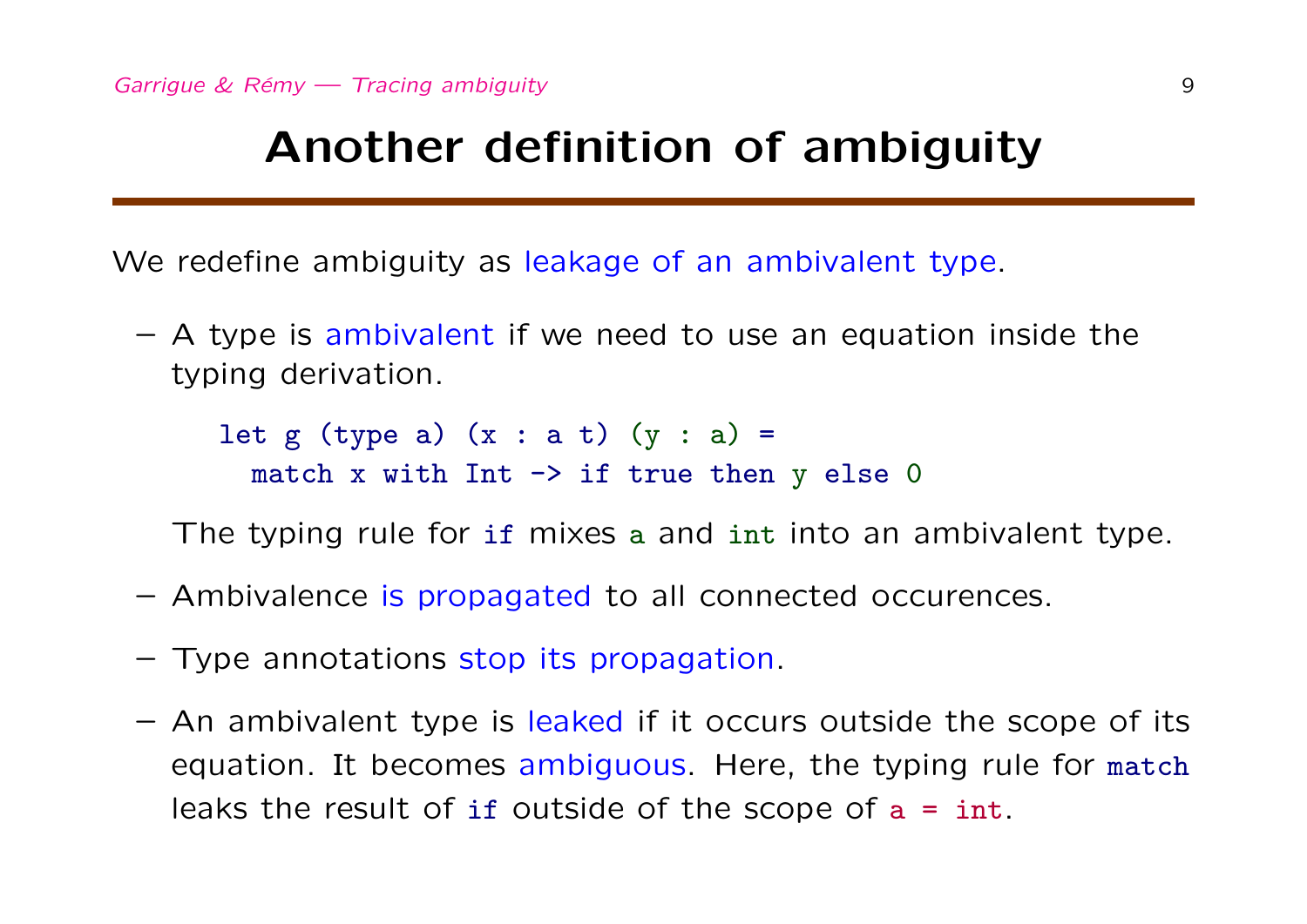## **Consequences of refined ambiguity**

– If we can type a case without using the equation, there is no ambivalence, so there is no ambiguity.

let f (type a)  $(x : a t) =$  match x with Int  $\rightarrow$  1 val  $f : 'a t \rightarrow int$ 

– Leaks can be fixed by inner or outer annotations.

let g (type a)  $(x : a t) y =$ match x with Int  $\rightarrow$  if true then y else (0 : a) val g : 'a t -> 'a -> 'a

– If a variable is used with ambivalent types, we can annotate its binding occurrence to prevent leaks.

```
let g (type a) (x : a t) (y : a) =match x with Int \rightarrow if y > 0 then y else (0 : a)
val g : 'a t -> 'a -> 'a
```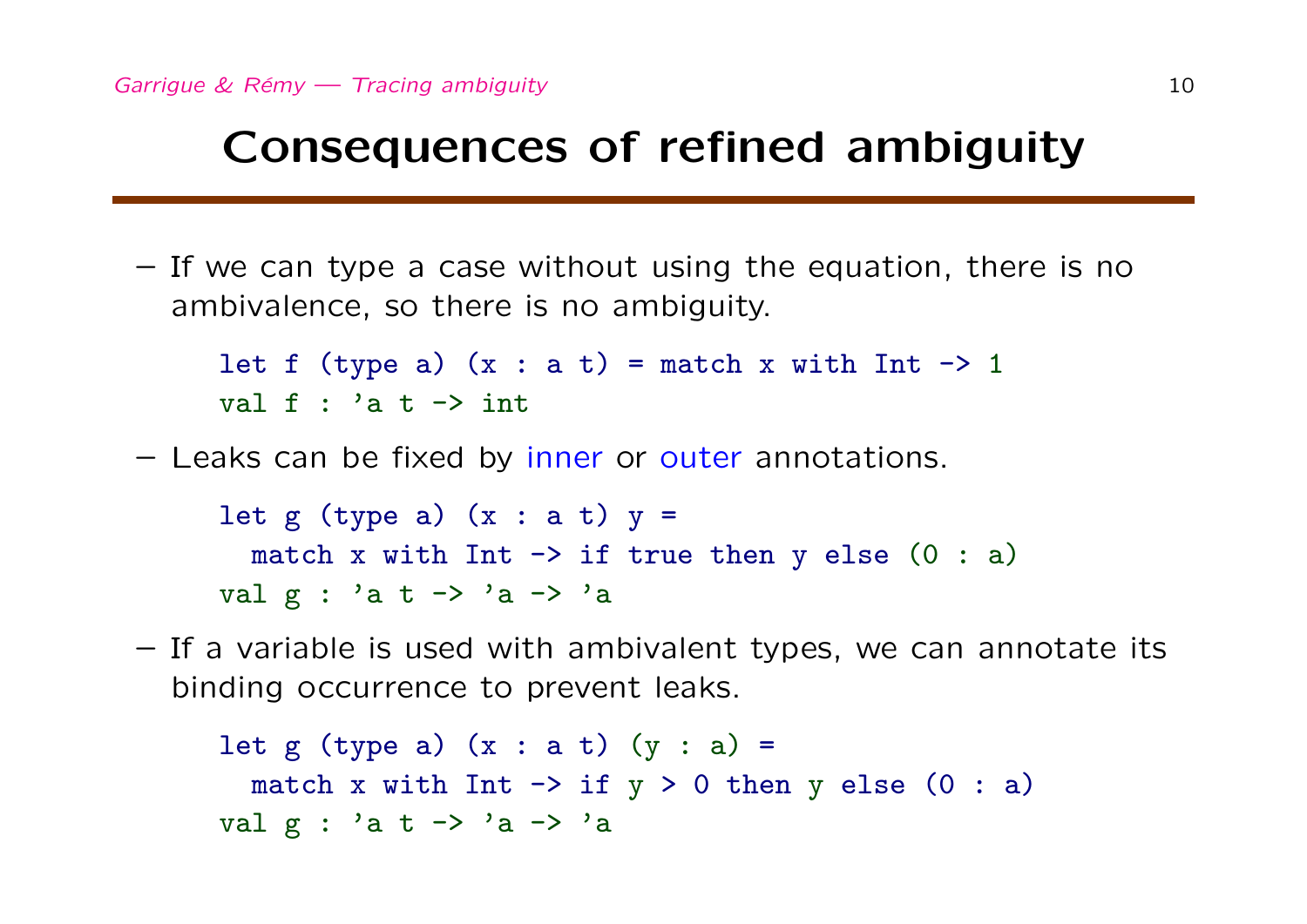## **Ambiguity and principality**

- Ambiguity is now a decidable property of typing derivations.
- Principality is a property of programs, not directly verifiable.
- Our approach is to reject ambiguous derivations.
- The remaining derivations admit a principal one (conjecture).
- Our type inference builds the most general and least ambivalent derivation, and fails if it becomes ambiguous.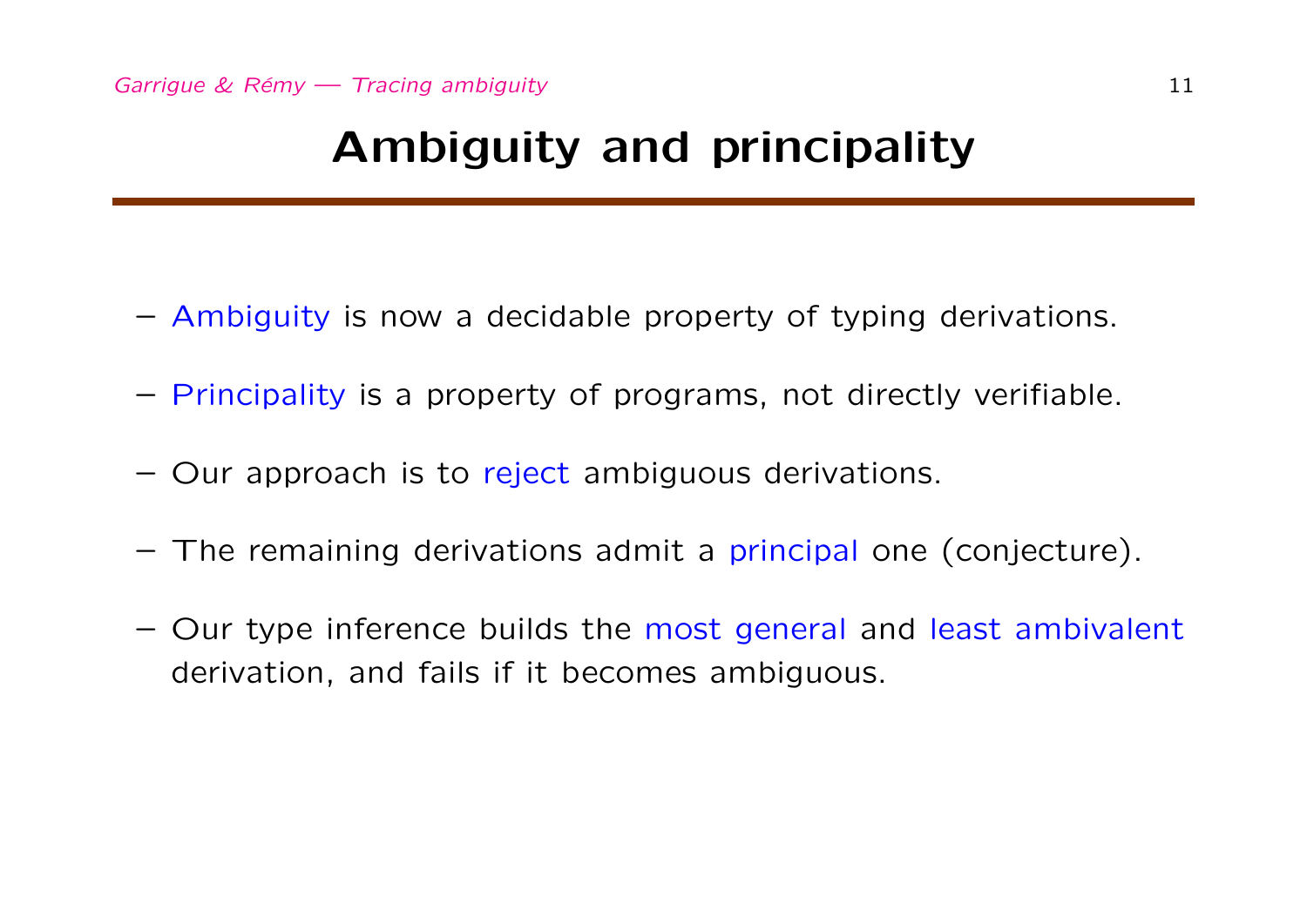#### **Advantages of refined ambiguity**

- Compared to explicit types.
	- *◦* Non-ambiguous types don't need annotations.
	- *◦* More programs are accepted outright.
	- *◦* Less pressure for a clever propagation algorithm.
	- *◦* Particularly useful if there are many local definitions.
- Compared to using type normalization [ML2011].
	- *◦* Inferred types are more predictable.
	- *◦* Leakage of ambivalent types precisely captures incompatible sharing, which was the cause of unsoundness combining GADTs and objects/polymorphic variants.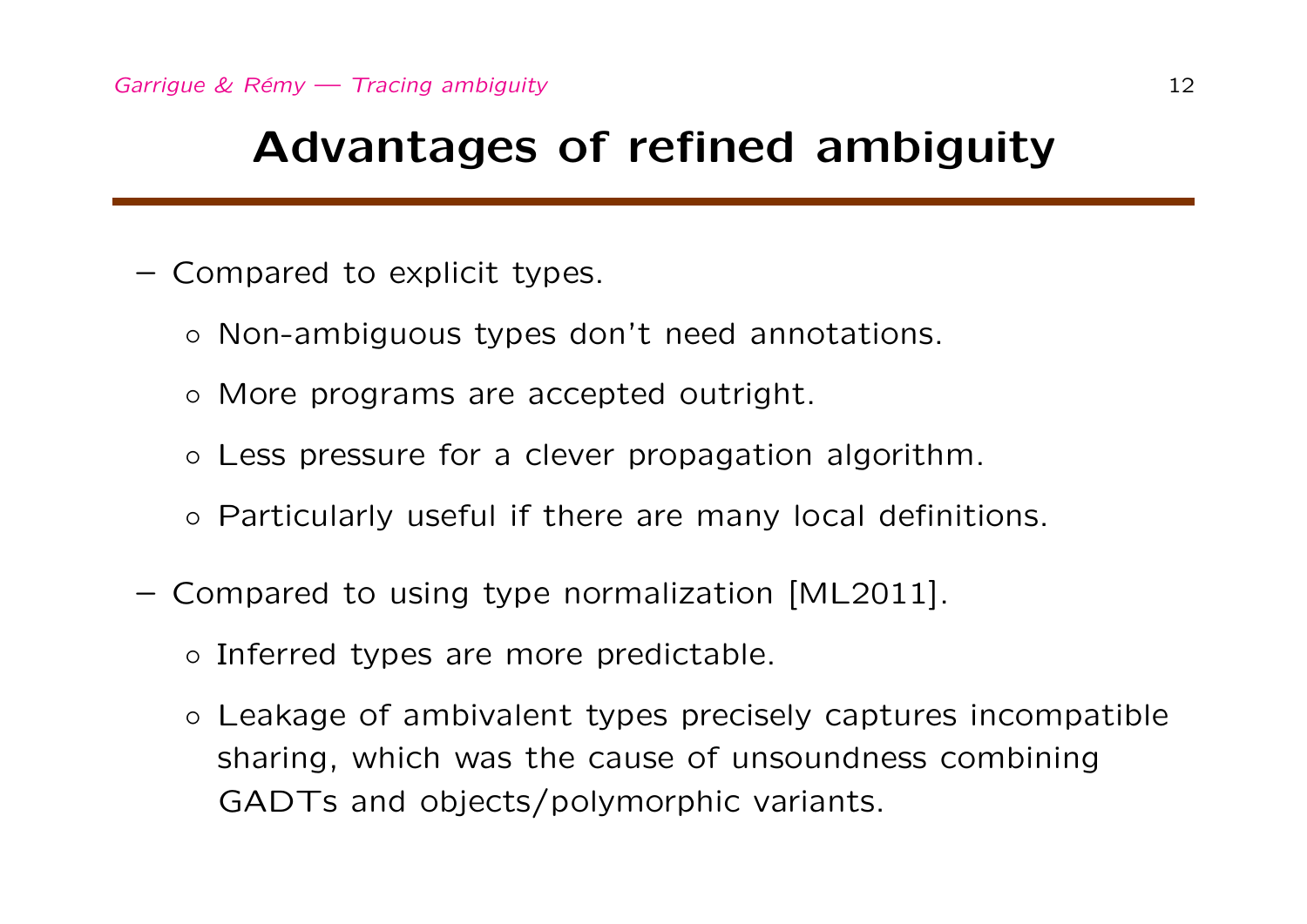## **Comparison with OutsideIn**

OutsideIn is a powerful constraint-based type inference algorithm where information is not allowed to leak from GADT cases.

Comparison is difficult:

- GHC 7 implements a relaxed version of OutsideIn.
- OutsideIn is essentially a constraint propagation strategy, which is somehow orthogonal to ambiguity detection.
- OCaml has some form of propagation, which relies on polymorphism, and is close to syntactic propagation.
- We compare OCaml 4.00 to GHC 7.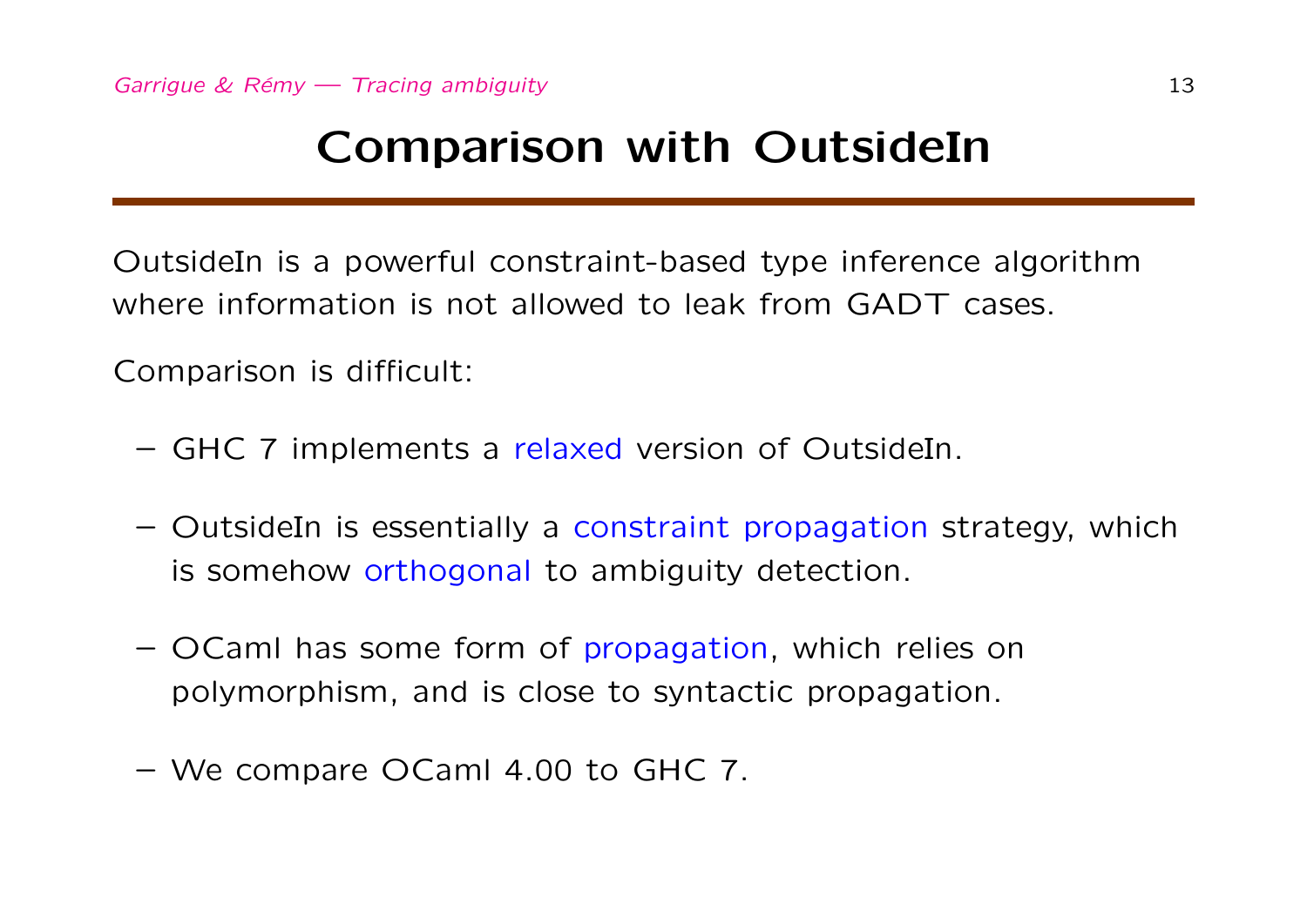## **Comparison with GHC 7**

– OCaml fails (while GHC 7 succeeds)

let  $f : type a. a t \rightarrow a = fun x \rightarrow$ let  $r =$  match x with Int  $\rightarrow$  1 in r Error: This expression has type int but expected a

Insufficient propagation.

```
– GHC fails (while Ocaml succeeds)
     data T a where Int :: T Int
     f :: T a \rightarrow ()
     f x =let z = \cose x of \{Int \rightarrow True\} in ()
     Couldn't match expected type 't0' with actual type 'Bool'
          't0' is untouchable inside the constraints (a \text{ }^{\sim} Int)
```
No external constraint on z.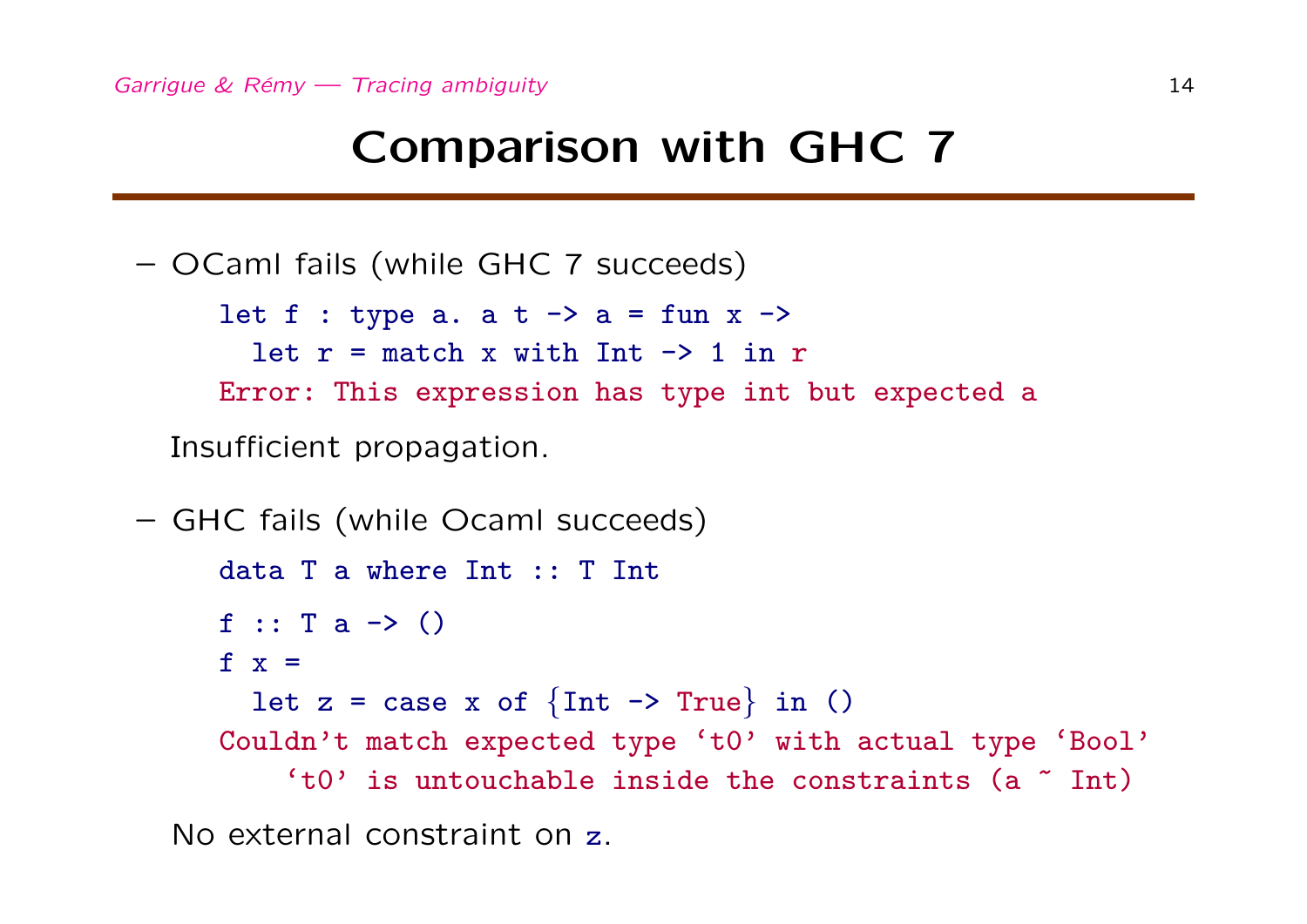## **Strength and weakness of OutsideIn**

– Constraint propagation is so strong that sometimes no annotation at all is needed.

```
data R a where
  R1 :: R Int
  R2 :: a \rightarrow R atest25 R1 = 1test25 (R2 x) = x-- test25 :: R t -> t
```
– To allow upward propagation, let is not implicitly generalized.

```
test26 =let id x = x in (id "a", id True)
-- Fails
```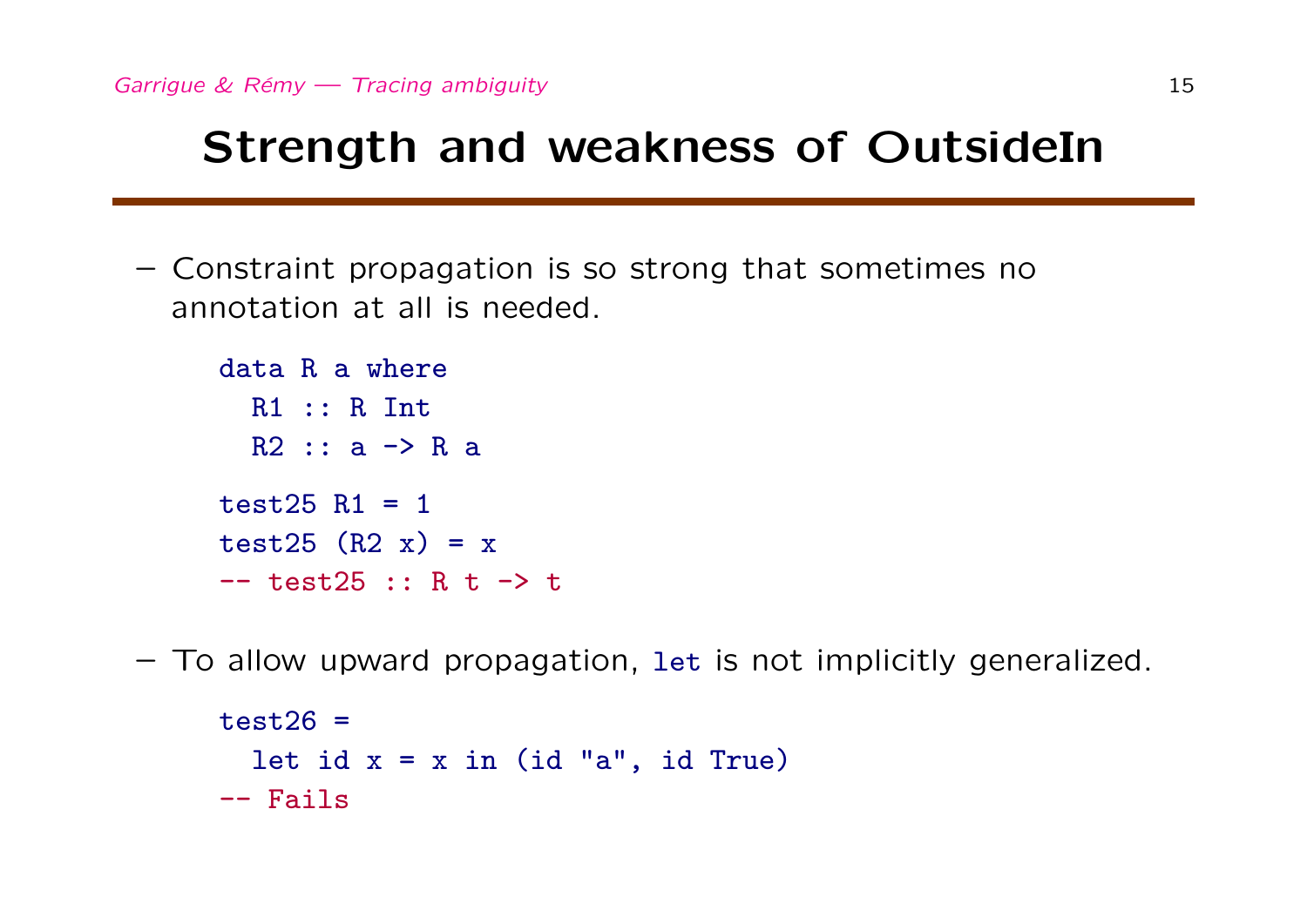## **Comparison**

|                      | OCaml             | <b>GHC</b>            |
|----------------------|-------------------|-----------------------|
| <b>GADTS</b>         | since $4.00$      | since 2005            |
| Type discipline      | ambiguity det.    | OutsideIn $+$ norm. ? |
| Polymorphic let      |                   |                       |
| Inference            | unification-based | constraint-based      |
| Principality         | maybe             | $- (1)$               |
| Exhaustiveness check |                   |                       |
| Type-level functions |                   |                       |

(1) OutsideIn itself only accepts derivations that are principal in the unrestricted type system.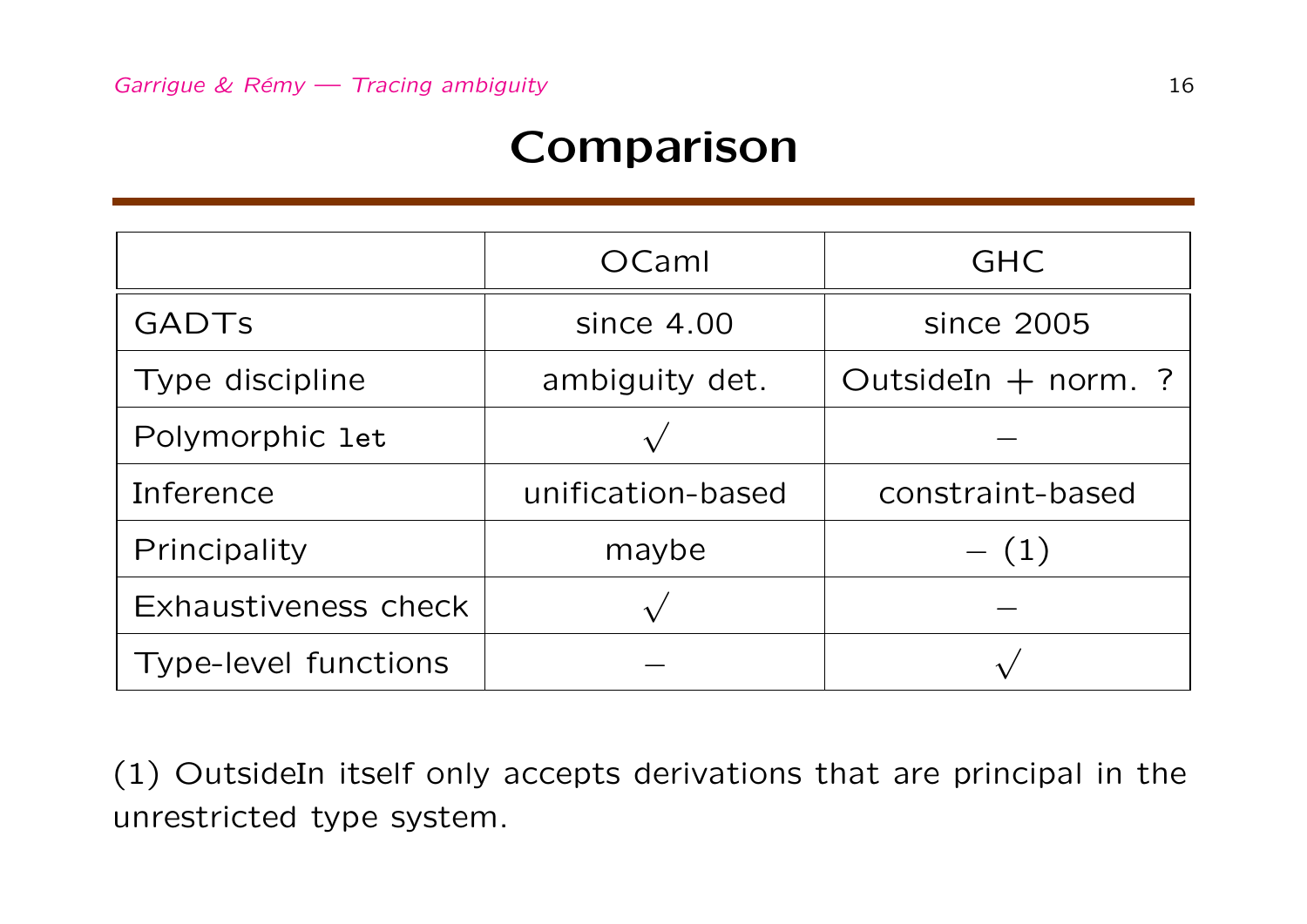## **GHC 7 not principal ?**

This non-principal example for OutsideIn [JFP'11] is accepted:

```
data V a where
  V1 :: Int \rightarrow V Bool
 V2 :: V a
test7 (V1 n) = n > 0test7 V2 r = r
-- test7 :: V + -> Bool -> Bool
```
Here is an even stranger case:

```
data T a where Int :: T Int
test14 (x::T a) (y::a) =case x of Int \rightarrow y-- test14 :: T a \rightarrow a \rightarrow Int
```
Some kind of type normalization seems to be going on...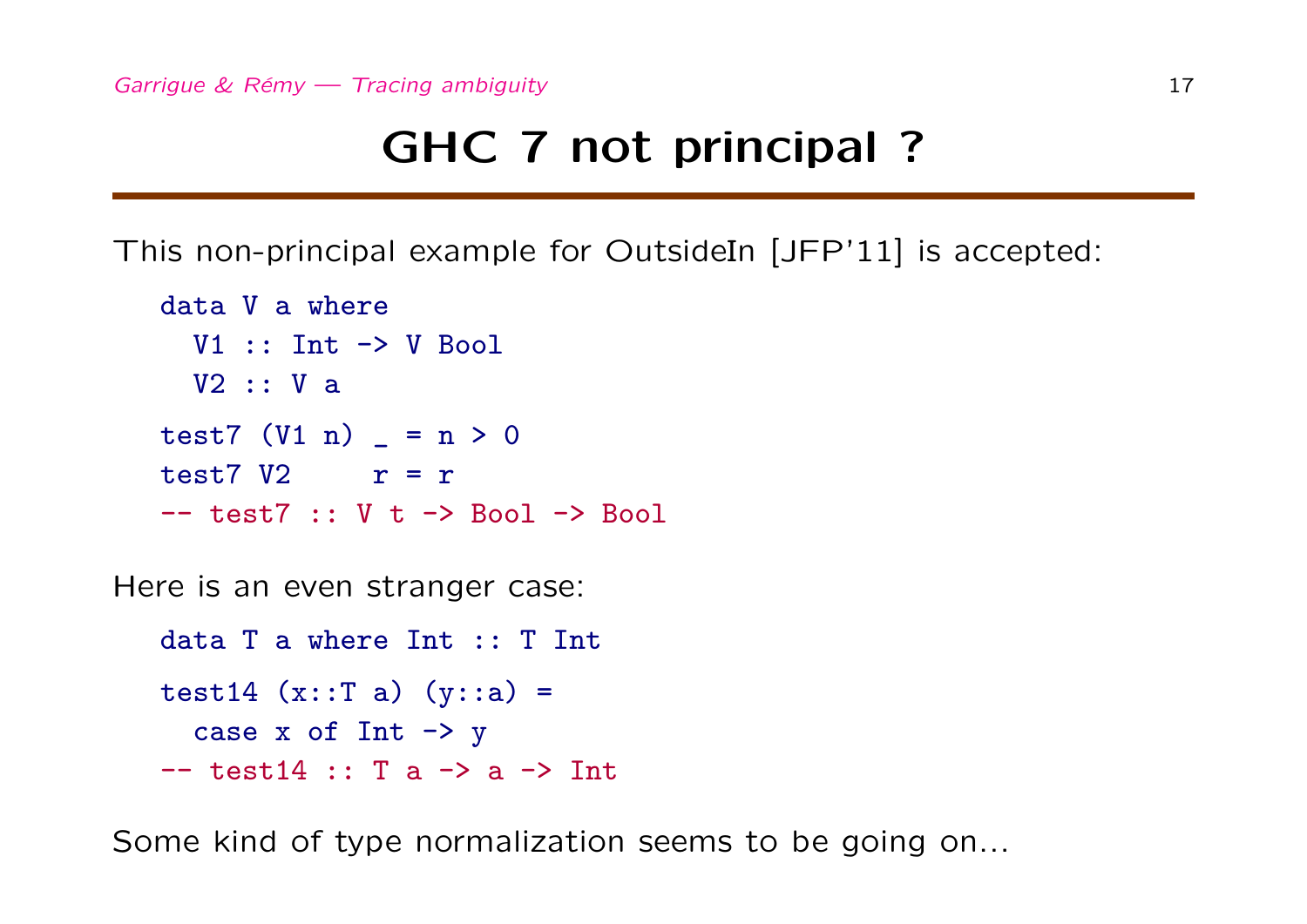## **Combining ambiguity with OustsideIn**

- Ambiguity detection could help GHC ?!
- In a final phase GHC allows constraints to leak from cases.
- One could restrict this final resolution to non-ambiguous types.

```
◦ test7 would be accepted as is.
```
*◦* test14 would have the more natural type

```
test14 (x::T a) (y::a) =
  case x of Int \rightarrow y
- test14 :: T a - a - a
```
*◦* Inferred types would probably be principal with the restriction to non-ambiguous derivations.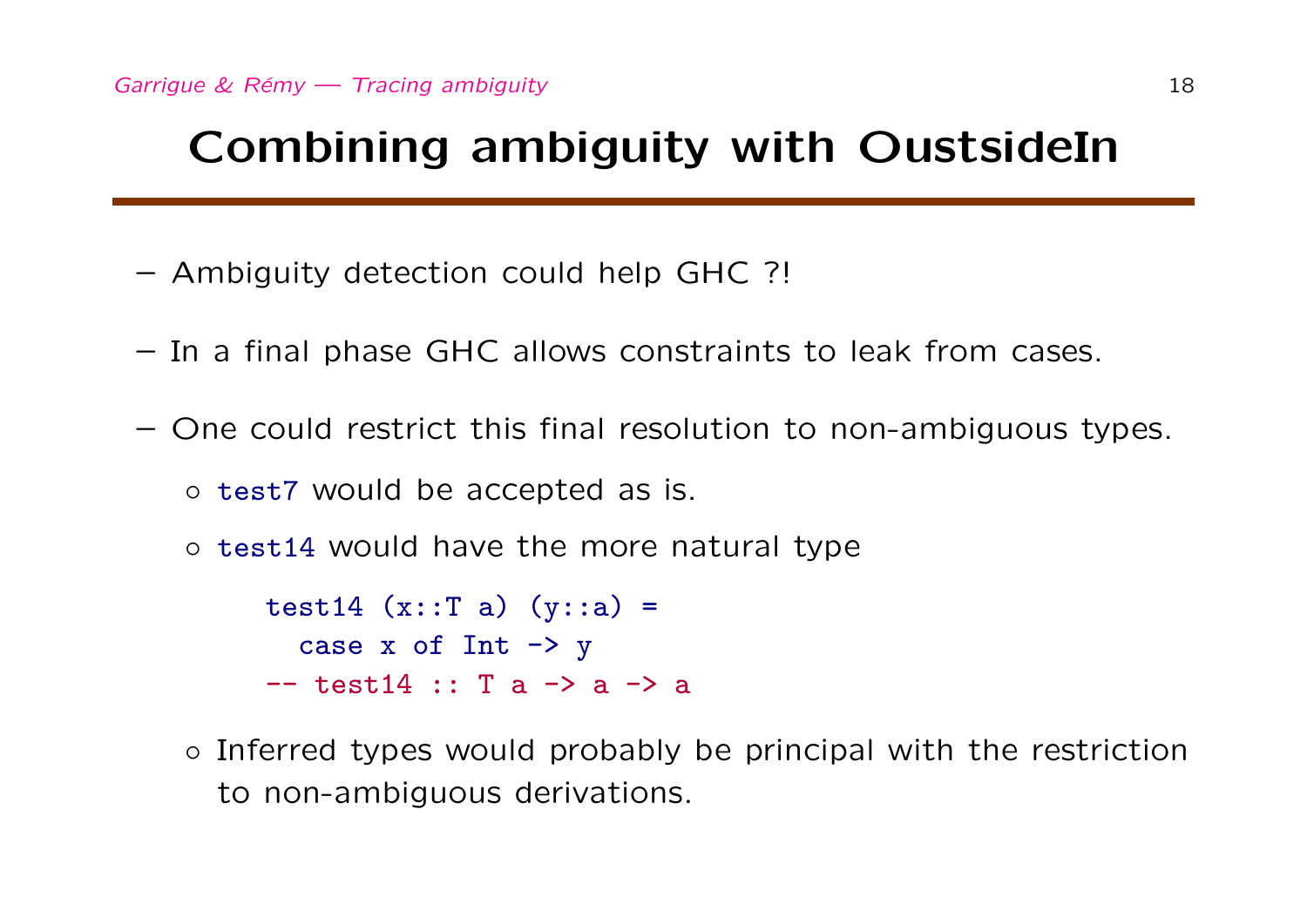## **Concluding remarks**

Still working on the formalization.

– Graph-based approach vs. set-based approach.

Available in OCaml 4.00.

- See the Language extensions section of the reference manual.
- Examples: http://caml.inria.fr/cgi-bin/viewvc.cgi/ocaml/ trunk/testsuite/tests/typing-gadts/
- Ambiguity detection is always active (required for soundness), but use ocaml -principal for "principal" propagation (this may slow down typing).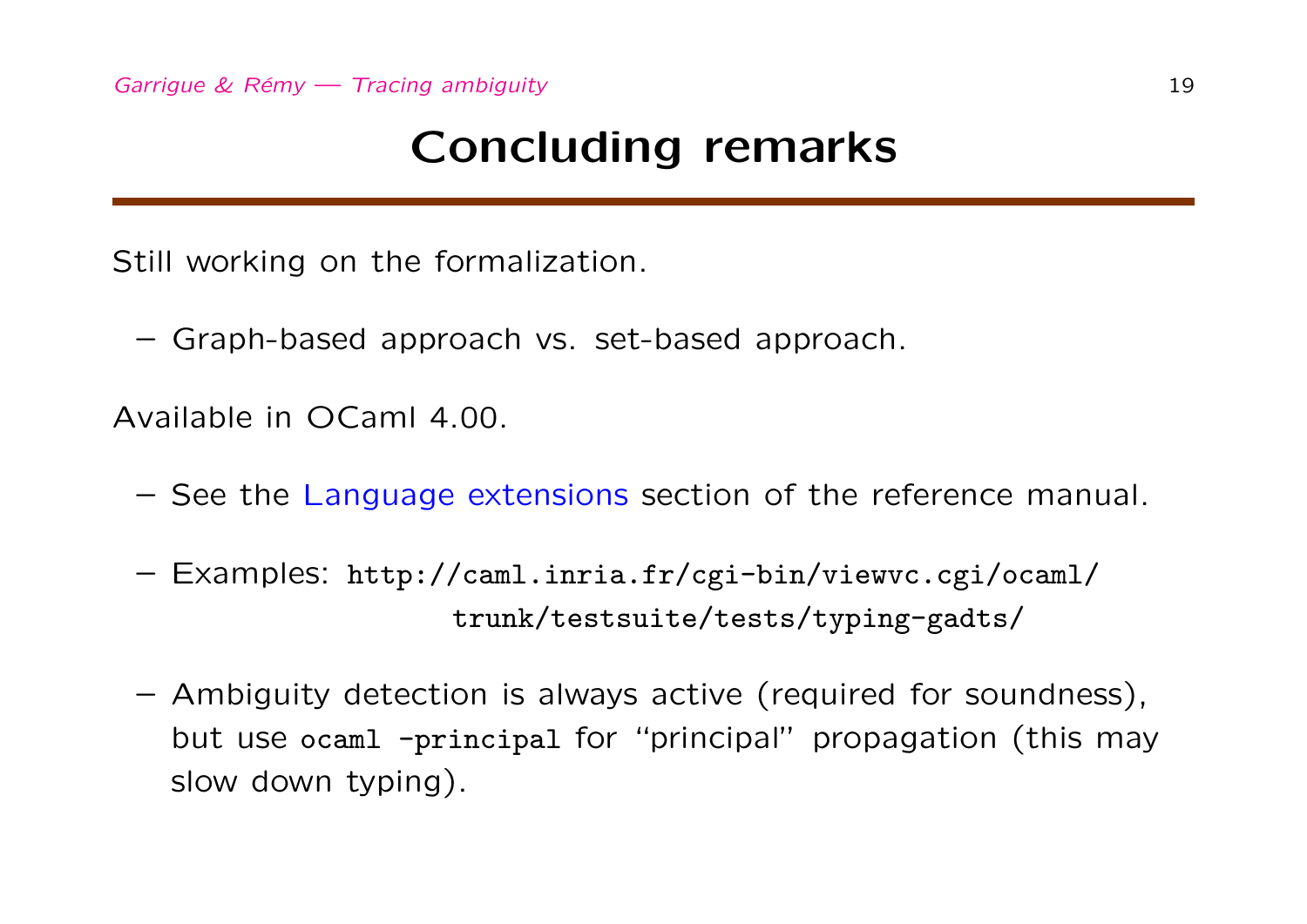#### **Formalizing ambivalence**

- The basic idea is simple: replace types by sets of types.
- Formalization is easy for monotypes alone.
	- *◦* We just use the same rules for most cases.
	- *◦* We can still use a substitutive Let rule for polymorphism.
- Using polymorphic types introduces a difficulty.
	- *◦* We must track (and copy) sharing inside them.
	- *◦* Needed for polymorphic recursion, etc. . .
	- *◦* Can be done simply by seeing types as graphs.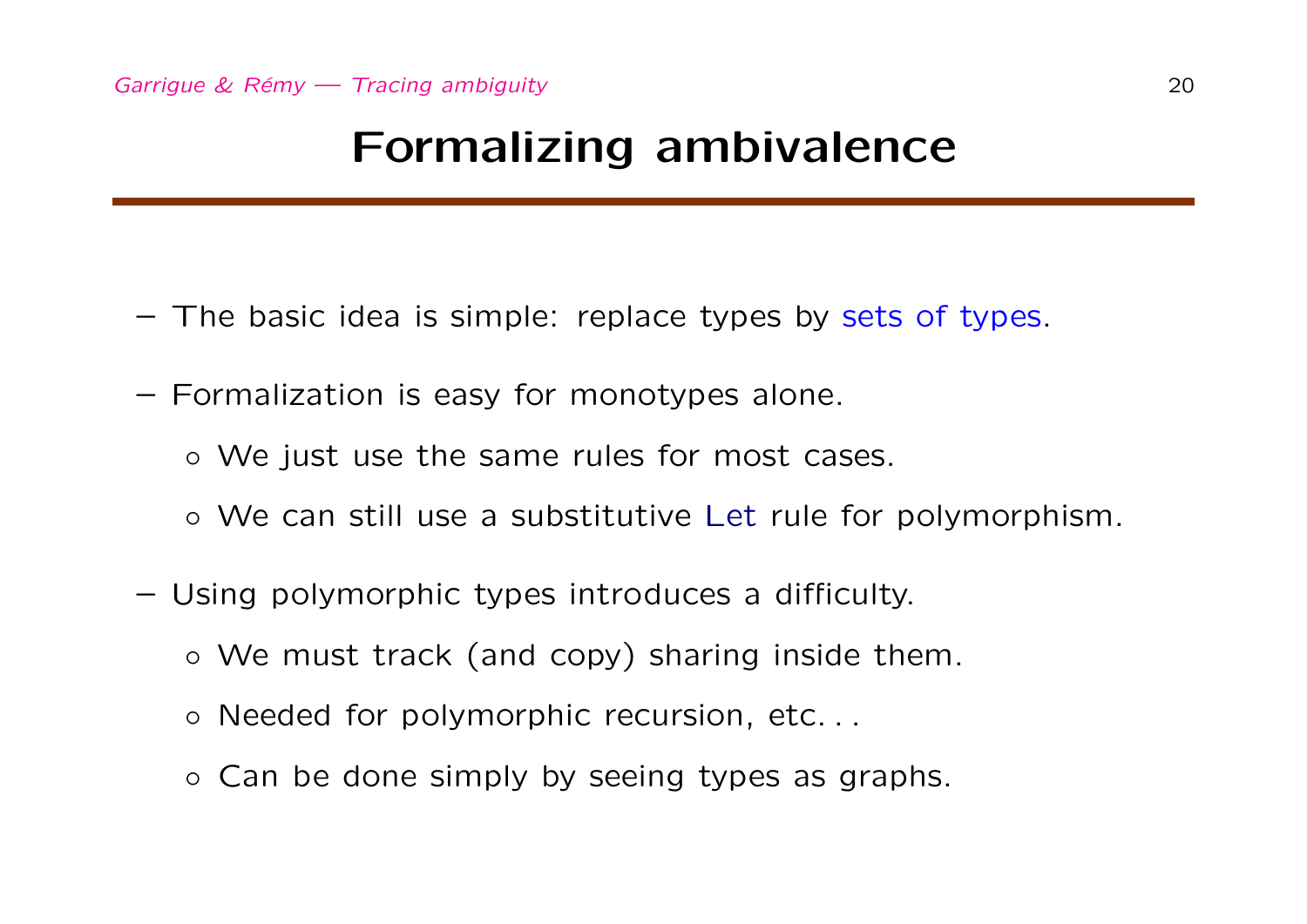#### **Set-based formalization**

$$
\begin{array}{ll}\n\tau & ::= & \alpha & \text{flexible variable} \\
 & | & \varphi & \text{rigid variable} \\
T & ::= & \text{set of types } \tau \\
P & ::= & \text{set of rigid variables } \varphi \\
\Gamma & ::= & \emptyset & | \Gamma, x : T | \Gamma, \varphi | \Gamma, \varphi \simeq \tau \text{ contexts}\n\end{array}
$$

For *T* to be coherent under a context Γ,

- It must be structurally decomposable:  $T = \{\alpha\}$  or  $T = P$  or  $T = T_1 \rightarrow T_2 \cup P$  or  $T = (T_1)t \cup P$  or ...
- Its types must be compatible with each other under Γ.  $\Gamma \vdash \tau_1 \simeq \tau_2$  is the congruence closure of the equations of Γ.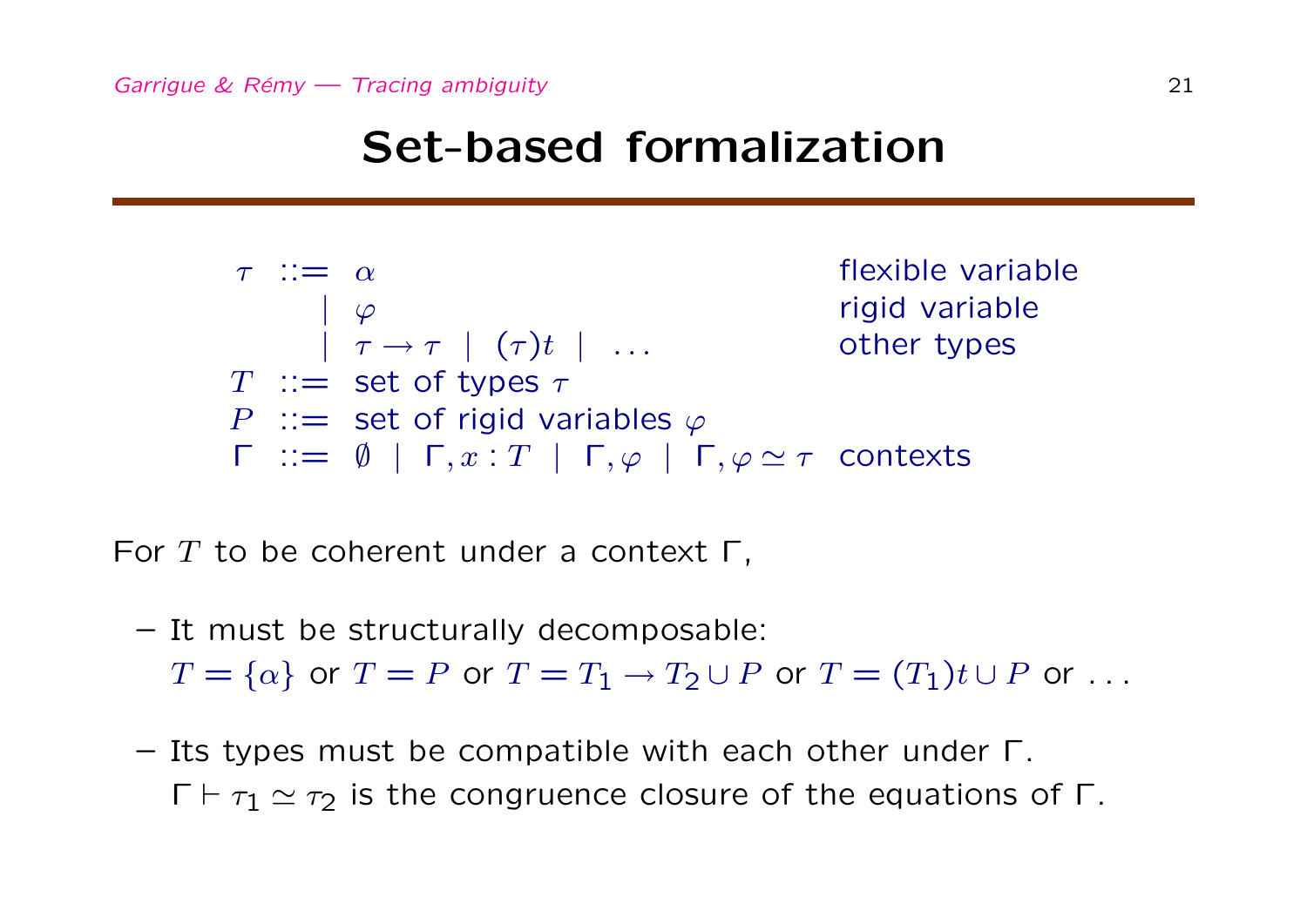#### **Basic inference rules**

| Var                                                                                             | App                                                                                                                                                                                                    |
|-------------------------------------------------------------------------------------------------|--------------------------------------------------------------------------------------------------------------------------------------------------------------------------------------------------------|
| $x: T \in \Gamma$                                                                               | $\Gamma \vdash a_1 : T_2 \rightarrow T_1 \cup P$ $\Gamma \vdash a_2 : T_2$                                                                                                                             |
| $\Gamma \vdash x : T$                                                                           | $\Gamma \vdash a_1 \ a_2 : T_1$                                                                                                                                                                        |
| Let                                                                                             | Fun                                                                                                                                                                                                    |
| $\Gamma \vdash a_1 : T_1 \qquad \Gamma \vdash [a_1/x]a_2 : T$                                   | $\Gamma, x : T_0 \vdash a_1 : T_1$                                                                                                                                                                     |
| $\Gamma \vdash$ let $x = a_1$ in $a_2 : T$                                                      | $\Gamma$ $\vdash$ fun $x \rightarrow a_1 : T_0 \rightarrow T_1 \cup P$                                                                                                                                 |
| Ann<br>$\Gamma \vdash a : T_1 \qquad \tau \in T_1 \cap T_2$<br>$\Gamma \vdash (a : \tau) : T_2$ | Match<br>$\Gamma \vdash a_1 : T_1 \quad (\varphi)t \in T_1 \quad C : (\tau)t$<br>$\Gamma, \varphi \simeq \tau \vdash a_2 : T$<br>$\Gamma \vdash$ match $a_1 : (\varphi)t$ with $C \rightarrow a_2 : T$ |

All types must be coherent.